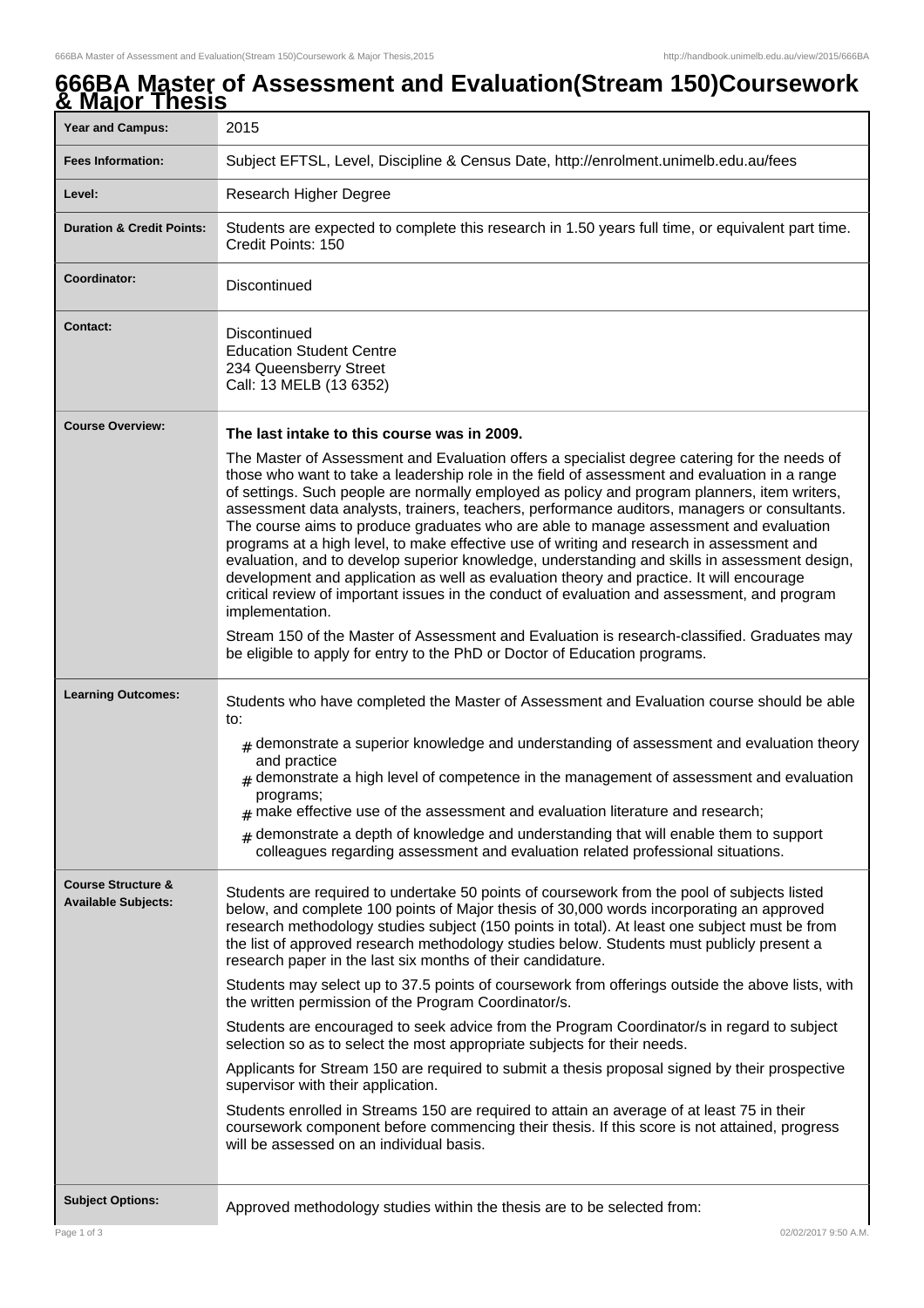|                                                   | <b>Subject</b>                                                                                                                                                                                                                                                                                                                                                                                                                                                                                                                                                                                                                                                                                                                                                                                                                                                                                                                                                                                                                                                                                                                                                                                                                                                                                                                                                                                                                                                                                                                                                                                                                                                                                                                                                                                                                                                                                                                                                                                                                                                                                                                                                                                                                                                                                                                                                                                                                                                                                                                                                                                                                                                                                                                                                                                                                                                                           | <b>Study Period Commencement:</b> | <b>Credit</b><br>Points: |
|---------------------------------------------------|------------------------------------------------------------------------------------------------------------------------------------------------------------------------------------------------------------------------------------------------------------------------------------------------------------------------------------------------------------------------------------------------------------------------------------------------------------------------------------------------------------------------------------------------------------------------------------------------------------------------------------------------------------------------------------------------------------------------------------------------------------------------------------------------------------------------------------------------------------------------------------------------------------------------------------------------------------------------------------------------------------------------------------------------------------------------------------------------------------------------------------------------------------------------------------------------------------------------------------------------------------------------------------------------------------------------------------------------------------------------------------------------------------------------------------------------------------------------------------------------------------------------------------------------------------------------------------------------------------------------------------------------------------------------------------------------------------------------------------------------------------------------------------------------------------------------------------------------------------------------------------------------------------------------------------------------------------------------------------------------------------------------------------------------------------------------------------------------------------------------------------------------------------------------------------------------------------------------------------------------------------------------------------------------------------------------------------------------------------------------------------------------------------------------------------------------------------------------------------------------------------------------------------------------------------------------------------------------------------------------------------------------------------------------------------------------------------------------------------------------------------------------------------------------------------------------------------------------------------------------------------------|-----------------------------------|--------------------------|
|                                                   | EDUC90215 Test and Scale Development                                                                                                                                                                                                                                                                                                                                                                                                                                                                                                                                                                                                                                                                                                                                                                                                                                                                                                                                                                                                                                                                                                                                                                                                                                                                                                                                                                                                                                                                                                                                                                                                                                                                                                                                                                                                                                                                                                                                                                                                                                                                                                                                                                                                                                                                                                                                                                                                                                                                                                                                                                                                                                                                                                                                                                                                                                                     | Not offered 2015                  | 25                       |
|                                                   | EDUC90213 Item Response Modelling                                                                                                                                                                                                                                                                                                                                                                                                                                                                                                                                                                                                                                                                                                                                                                                                                                                                                                                                                                                                                                                                                                                                                                                                                                                                                                                                                                                                                                                                                                                                                                                                                                                                                                                                                                                                                                                                                                                                                                                                                                                                                                                                                                                                                                                                                                                                                                                                                                                                                                                                                                                                                                                                                                                                                                                                                                                        | Not offered 2015                  | 25                       |
|                                                   | EDUC90176 Qualitative Methods AE                                                                                                                                                                                                                                                                                                                                                                                                                                                                                                                                                                                                                                                                                                                                                                                                                                                                                                                                                                                                                                                                                                                                                                                                                                                                                                                                                                                                                                                                                                                                                                                                                                                                                                                                                                                                                                                                                                                                                                                                                                                                                                                                                                                                                                                                                                                                                                                                                                                                                                                                                                                                                                                                                                                                                                                                                                                         | Not offered 2015                  | 25                       |
|                                                   | <b>EDUC90175 Quantitative Methods</b>                                                                                                                                                                                                                                                                                                                                                                                                                                                                                                                                                                                                                                                                                                                                                                                                                                                                                                                                                                                                                                                                                                                                                                                                                                                                                                                                                                                                                                                                                                                                                                                                                                                                                                                                                                                                                                                                                                                                                                                                                                                                                                                                                                                                                                                                                                                                                                                                                                                                                                                                                                                                                                                                                                                                                                                                                                                    | Not offered 2015                  | 25                       |
|                                                   | Coursework subjects                                                                                                                                                                                                                                                                                                                                                                                                                                                                                                                                                                                                                                                                                                                                                                                                                                                                                                                                                                                                                                                                                                                                                                                                                                                                                                                                                                                                                                                                                                                                                                                                                                                                                                                                                                                                                                                                                                                                                                                                                                                                                                                                                                                                                                                                                                                                                                                                                                                                                                                                                                                                                                                                                                                                                                                                                                                                      |                                   |                          |
|                                                   | <b>Subject</b>                                                                                                                                                                                                                                                                                                                                                                                                                                                                                                                                                                                                                                                                                                                                                                                                                                                                                                                                                                                                                                                                                                                                                                                                                                                                                                                                                                                                                                                                                                                                                                                                                                                                                                                                                                                                                                                                                                                                                                                                                                                                                                                                                                                                                                                                                                                                                                                                                                                                                                                                                                                                                                                                                                                                                                                                                                                                           | <b>Study Period Commencement:</b> | <b>Credit</b><br>Points: |
|                                                   | EDUC90205 Assessment & Reporting for Student Learn                                                                                                                                                                                                                                                                                                                                                                                                                                                                                                                                                                                                                                                                                                                                                                                                                                                                                                                                                                                                                                                                                                                                                                                                                                                                                                                                                                                                                                                                                                                                                                                                                                                                                                                                                                                                                                                                                                                                                                                                                                                                                                                                                                                                                                                                                                                                                                                                                                                                                                                                                                                                                                                                                                                                                                                                                                       | January                           | 25                       |
|                                                   | EDUC90179 Program Evaluation: Forms & ApproachesAE                                                                                                                                                                                                                                                                                                                                                                                                                                                                                                                                                                                                                                                                                                                                                                                                                                                                                                                                                                                                                                                                                                                                                                                                                                                                                                                                                                                                                                                                                                                                                                                                                                                                                                                                                                                                                                                                                                                                                                                                                                                                                                                                                                                                                                                                                                                                                                                                                                                                                                                                                                                                                                                                                                                                                                                                                                       | Not offered 2015                  | 25                       |
|                                                   | EDUC90178 Evaluating Large Scale Programs                                                                                                                                                                                                                                                                                                                                                                                                                                                                                                                                                                                                                                                                                                                                                                                                                                                                                                                                                                                                                                                                                                                                                                                                                                                                                                                                                                                                                                                                                                                                                                                                                                                                                                                                                                                                                                                                                                                                                                                                                                                                                                                                                                                                                                                                                                                                                                                                                                                                                                                                                                                                                                                                                                                                                                                                                                                | Not offered 2015                  | 25                       |
|                                                   | EDUC90177 Evaluation for Management & Development                                                                                                                                                                                                                                                                                                                                                                                                                                                                                                                                                                                                                                                                                                                                                                                                                                                                                                                                                                                                                                                                                                                                                                                                                                                                                                                                                                                                                                                                                                                                                                                                                                                                                                                                                                                                                                                                                                                                                                                                                                                                                                                                                                                                                                                                                                                                                                                                                                                                                                                                                                                                                                                                                                                                                                                                                                        | Not offered 2015                  | 25                       |
| <b>Entry Requirements:</b>                        | An applicant may be eligible for entry into the Master of Assessment and Evaluation, Stream<br>150 if the applicant has:<br>$*$ an appropriate undergraduate degree and an appropriate teaching qualification or<br>$*$ an appropriate four-year teaching degree or an appropriate degree or graduate diploma in a<br>social or<br>human science and either a record of research and/or publication equivalent to year four in<br>education or at least two years of documented relevant professional experience.                                                                                                                                                                                                                                                                                                                                                                                                                                                                                                                                                                                                                                                                                                                                                                                                                                                                                                                                                                                                                                                                                                                                                                                                                                                                                                                                                                                                                                                                                                                                                                                                                                                                                                                                                                                                                                                                                                                                                                                                                                                                                                                                                                                                                                                                                                                                                                        |                                   |                          |
| <b>Core Participation</b><br><b>Requirements:</b> | The Melbourne Graduate School of Education welcomes applications from students with<br>disabilities. It is University and Graduate School policy to take reasonable steps to enable<br>the participation of students with disabilities, and reasonable adjustments will be made to<br>enhance a student's participation in the Graduate School's programs. The core participation<br>requirements for study in the Melbourne Graduate School of Education are: In all courses The<br>ability to comprehend complex information related to education and the disciplines in which the<br>student is teaching. The ability to communicate clearly and independently in assessment tasks<br>a knowledge of the content, principles and practices relating to education and other relevant<br>disciplines. Behavioural and social attributes that enable a student to participate in a complex<br>learning environment. Students are required to take responsibility for their own participation<br>and learning. They also contribute to the learning of other students in collaborative learning<br>environments, demonstrating interpersonal skills and an understanding of the needs of other<br>students. Assessment may include the outcomes of tasks completed in collaboration with<br>other students. In courses requiring students to undertake practicum placements The ability<br>to undertake professional practice placements independently, including:a. the ability based<br>on personal maturity to establish a professional relationship with students and interact with<br>them appropriately;b. the ability to communicate to students the subject matter being taught<br>with clarity and in a way that is age-sensitive;c. the ability to model literacy and numeracy skills<br>independently for students and in all their interactions meet community expectations of the<br>literacy and numeracy skills teachers should have;d. the ability to demonstrate skilfully and<br>safely activities required in particular discipline areas being taught (e.g. physical education<br>activities, science laboratory techniques);e. the ability to create, monitor and maintain a safe<br>physical environment, a stable and supportive psychological environment, and a productive<br>learning environment in their classroom;f. the ability to establish effective relationships with<br>all members of the school community, including colleagues, students, and caregivers;g. the<br>ability based on mental and physical health to exercise sound judgment and respond promptly<br>to the demands of classroom situations, and the personal resilience to cope and maintain their<br>wellbeing under stress. Students who feel a disability will prevent them from meeting the above<br>academic requirements are encouraged to contact the Disability Liaison Unit. |                                   |                          |
| <b>Graduate Attributes:</b>                       | University graduate attributes are available at http://www.unimelb.edu.au/about/attributes.html                                                                                                                                                                                                                                                                                                                                                                                                                                                                                                                                                                                                                                                                                                                                                                                                                                                                                                                                                                                                                                                                                                                                                                                                                                                                                                                                                                                                                                                                                                                                                                                                                                                                                                                                                                                                                                                                                                                                                                                                                                                                                                                                                                                                                                                                                                                                                                                                                                                                                                                                                                                                                                                                                                                                                                                          |                                   |                          |